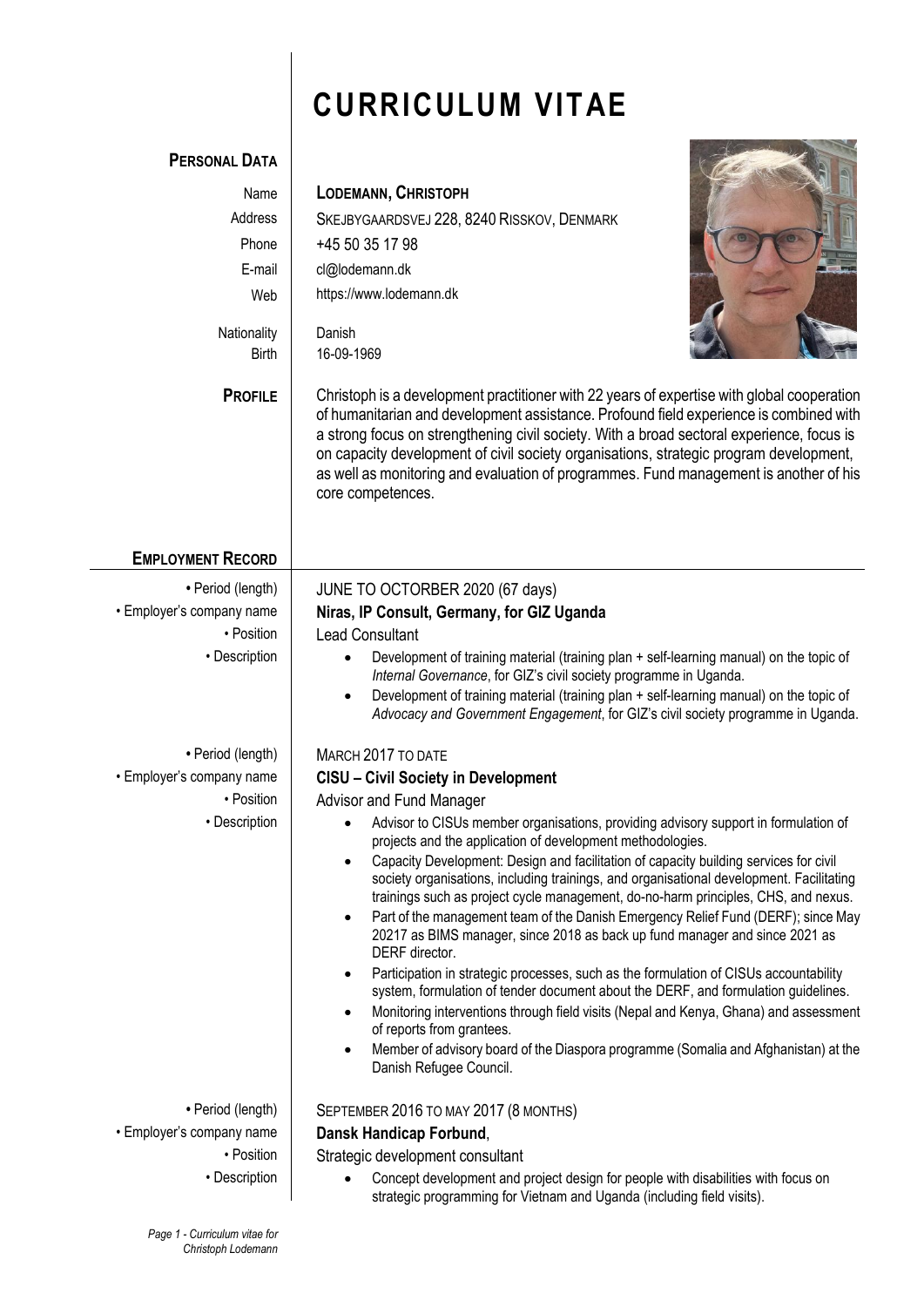• Period (length) *APRIL 2016 (20 DAYS)*

• Position • Description

• Employer's company name **Niras,** for the Royal Danish Representation in Tanzania

• Position | Lead Consultant

• Description  $\bullet$  Formulation of national capacity development strategy for paralegals and legal aid providers in Tanzania, to be implemented through the Legal Service Facility Tanzania.

#### **•** Period (length) JANUARY 2014 TO DECEMBER 2016 (3 YEARS)

• Employer's company name **Danish Centre for Culture and Development (CKU),** Copenhagen, Denmark Programme Manager

- Fund management of programme for cultural sector with responsibility for East Africa.
- Strategic development of country programmes for Kenya, Tanzania and Uganda, including development of concepts for support to creative industries and arts.
- Collaboration with the Royal Danish Representations in Kenya, Tanzania, and Uganda.
- Development of administrative manual for CKU's international department, including formats for reporting, monitoring and learning.

## • Period (length) FEBRUARY 2011 TO DECEMBER 2013 (2 YEARS AND 11 MONTHS)

• Employer's company name **Gesellschaft für Internationale Zusammenarbeit (GIZ)**. Kenya • Position | Advisor

- Description **Consert Conservation Conservation** into local government, 2011 in Central Province, Kenya, from 2012 with national scale-up.
	- Strategy advisor for the National AIDS Control Council. Participation in the development of the national strategy for combating HIV/AIDS (2013)
	- GIZ health sector programme, focal point for gender and HIV mainstreaming. Development of employee-wellbeing model, based on public epidemiological data.

### • Period (length) | MAY 2005 TO DECEMBER 2010 (5 YEARS AND 7 MONTHS)

• Employer's company name **Mellemfolkeligt Samvirke (MS),** Action Aid Denmark. Tanzania • Position | Advisor

- Description **Constant Communisational advisor for NGO:** Morogoro Paralegal Centre. Board development, strategy development, planning and fundraising.
	- Development of concepts for land conflict management and land use planning.
	- Facilitated training for human rights monitoring through legal aid providers.
	- Developed MS-Tanzania's organizational development approach for 15 local partner organisations. Also formulated the accountability framework (Code of Conduct) for MS-Tanzania and its partner organisations.

#### • Period (length) | AUGUST 1998 TO APRIL 2003 (4 YEARS AND 8 MONTHS)

• Employer's company name **IBIS – Oxfam**. Post-conflict Mozambique, Niassa province.

• Position | Coordinator for Culture, Communication and HIV/AIDS Education

- Description  $\Box$  Coordination of community development programme in post-conflict Mozambique. Sector-focus on vulnerable youth and cultural strengthening.
	- Organisational capacity development for provincial department of culture, youth and sports.
	- Establishment of two community radios, strengthening localized dialogue.
	- Strategic development of IBIS Mozambique's national HIV/AIDS programme.
	- Focal point for HIV/AIS mainstreaming within IBIS Mozambique.

#### • Period (length) **JUNE 1997 TO JULY 1998 (1 YEAR)**

• Employer's company name **International Kulturformidling**, Odense, Denmark.

• Position | Project Manager

• Description | • Management of multimedia performance "Dansen om Skamstøtten" and dialogue-theatre "Go-Nok, et kulturmøde". Responsible for concept development, fundraising, training plans, daily management, accounting and public relations.

*Page 2 - Curriculum vitae for Christoph Lodemann*